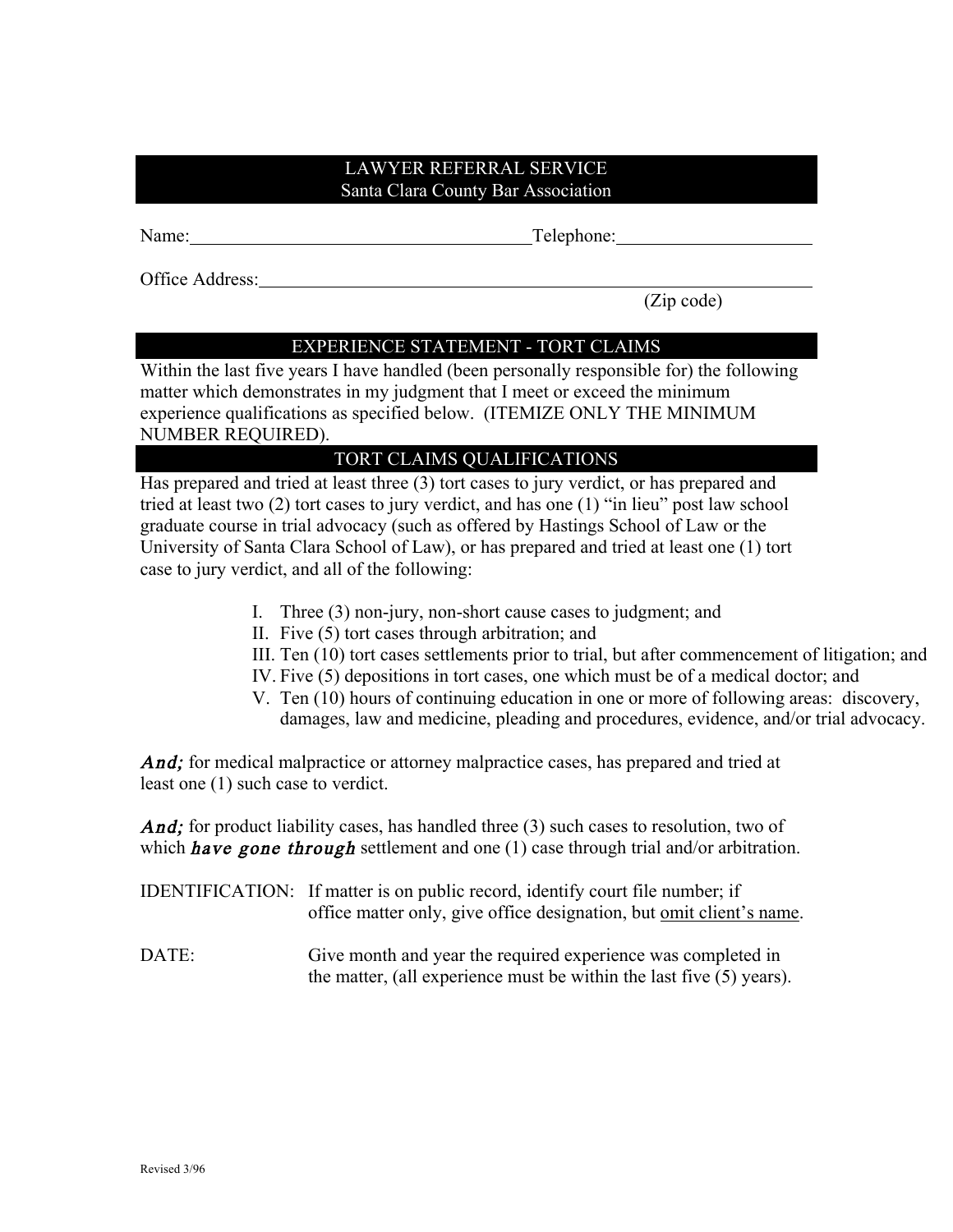Three Tort Claim Cases to Jury Verdict:

| Identification                                                                                                                                                                                                                 | Date $(mo./yr.)$                                                                                                                                                                                                                     |
|--------------------------------------------------------------------------------------------------------------------------------------------------------------------------------------------------------------------------------|--------------------------------------------------------------------------------------------------------------------------------------------------------------------------------------------------------------------------------------|
| First Matter:                                                                                                                                                                                                                  |                                                                                                                                                                                                                                      |
| Second Matter:                                                                                                                                                                                                                 | <u> 1989 - Johann Barbara, martxa alemaniar a</u>                                                                                                                                                                                    |
| Third Matter:                                                                                                                                                                                                                  | <u>state and the state of the state of the state of the state of the state of the state of the state of the state of the state of the state of the state of the state of the state of the state of the state of the state of the</u> |
| OR                                                                                                                                                                                                                             |                                                                                                                                                                                                                                      |
| Two (2) Tort Claim Cases to Jury Verdict:                                                                                                                                                                                      |                                                                                                                                                                                                                                      |
| Identification                                                                                                                                                                                                                 | Date $(mo./yr.)$                                                                                                                                                                                                                     |
| First Matter: New York Charles and Separate School and Separate School and Separate School and Separate School                                                                                                                 |                                                                                                                                                                                                                                      |
| Second Matter:                                                                                                                                                                                                                 | <u> The Communication of the Communication of</u>                                                                                                                                                                                    |
| AND one (1) "in lieu" course:                                                                                                                                                                                                  |                                                                                                                                                                                                                                      |
| (Title)                                                                                                                                                                                                                        | <u> 1989 - Andrea Andrew Maria (h. 1989).</u>                                                                                                                                                                                        |
| (Sponsored by)<br>OR                                                                                                                                                                                                           |                                                                                                                                                                                                                                      |
| One (1) Tort Claim Case to Jury Verdict:                                                                                                                                                                                       |                                                                                                                                                                                                                                      |
| Identification                                                                                                                                                                                                                 | Date $(mo./yr.)$                                                                                                                                                                                                                     |
| First Matter: 1000 and 1000 and 1000 and 1000 and 1000 and 1000 and 1000 and 1000 and 1000 and 1000 and 1000 and 1000 and 1000 and 1000 and 1000 and 1000 and 1000 and 1000 and 1000 and 1000 and 1000 and 1000 and 1000 and 1 |                                                                                                                                                                                                                                      |
| AND Three (3) non-jury, non-short cause cases to judgment:                                                                                                                                                                     |                                                                                                                                                                                                                                      |
| Identification                                                                                                                                                                                                                 | Date $(mo./yr.)$                                                                                                                                                                                                                     |
|                                                                                                                                                                                                                                |                                                                                                                                                                                                                                      |
| Second Matter:                                                                                                                                                                                                                 |                                                                                                                                                                                                                                      |
| Third Matter:                                                                                                                                                                                                                  |                                                                                                                                                                                                                                      |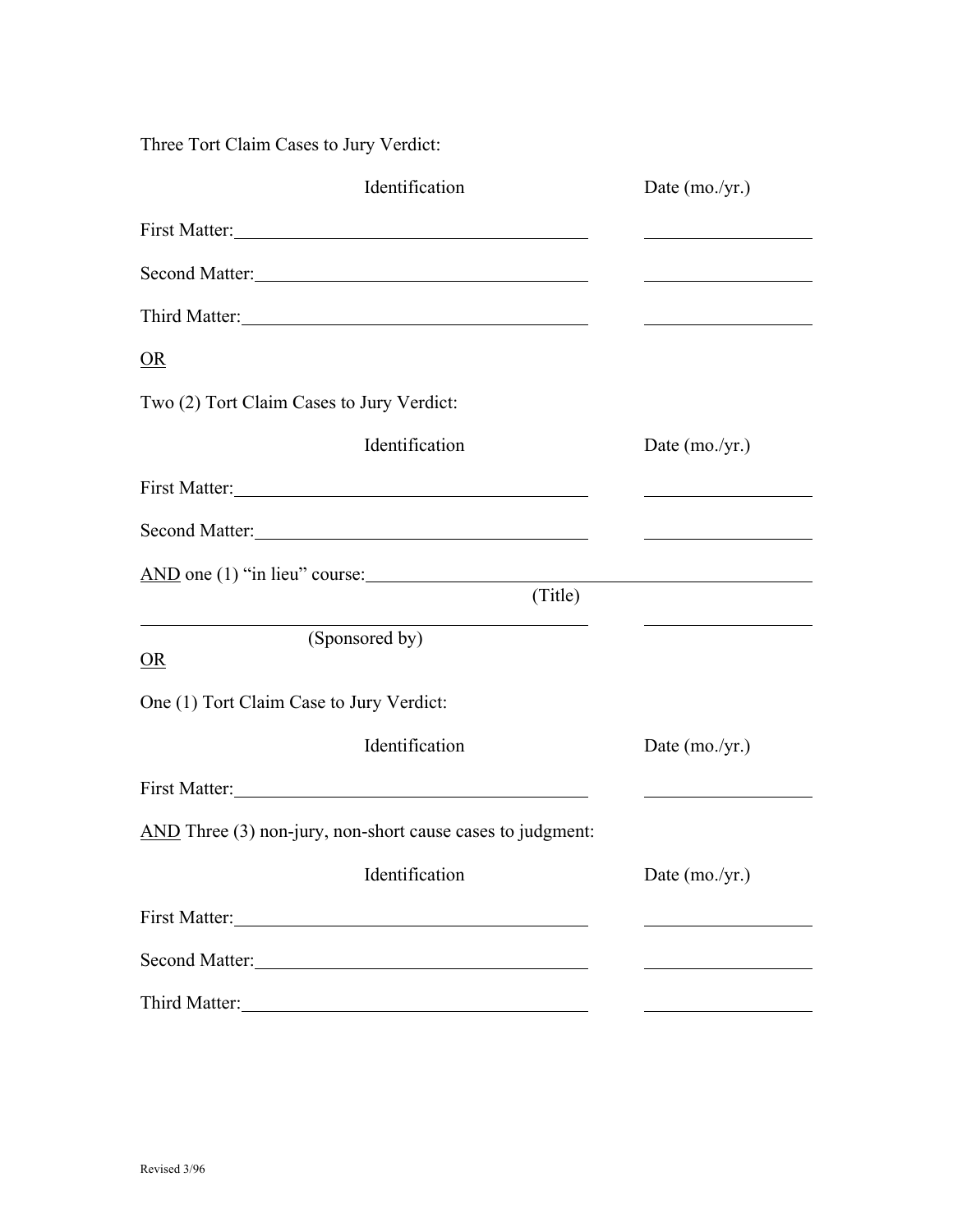AND Five (5) tort claim cases through arbitration:

| Identification                                                                                                                                                                                                                 | Date (mo./yr.)                                                                                                       |  |  |  |
|--------------------------------------------------------------------------------------------------------------------------------------------------------------------------------------------------------------------------------|----------------------------------------------------------------------------------------------------------------------|--|--|--|
|                                                                                                                                                                                                                                |                                                                                                                      |  |  |  |
| $2)$ and $2)$ and $2)$ and $2)$ and $2)$ and $2)$ and $2)$ and $2)$ and $2)$ and $2)$ and $2)$ and $2)$ and $2)$ and $2)$ and $2)$ and $2)$ and $2)$ and $2)$ and $2)$ and $2)$ and $2)$ and $2)$ and $2)$ and $2)$ and $2)$   | <u> 1980 - Johann Barn, mars ann an t-Amhain Aonaich an t-Aonaich an t-Aonaich ann an t-Aonaich ann an t-Aonaich</u> |  |  |  |
| $\frac{3}{2}$                                                                                                                                                                                                                  |                                                                                                                      |  |  |  |
| $\left(4\right)$                                                                                                                                                                                                               |                                                                                                                      |  |  |  |
| 5)                                                                                                                                                                                                                             |                                                                                                                      |  |  |  |
| AND Ten (10) tort case settlements prior to trial, but after commencement of litigation:                                                                                                                                       |                                                                                                                      |  |  |  |
| Identification                                                                                                                                                                                                                 | Date $(mo./yr.)$                                                                                                     |  |  |  |
| 1)                                                                                                                                                                                                                             |                                                                                                                      |  |  |  |
| 2)                                                                                                                                                                                                                             |                                                                                                                      |  |  |  |
| 3)                                                                                                                                                                                                                             |                                                                                                                      |  |  |  |
| $\left(4\right)$                                                                                                                                                                                                               |                                                                                                                      |  |  |  |
| $5)$ and $(5)$ and $(5)$ and $(5)$ and $(5)$ and $(5)$ and $(5)$ and $(5)$ and $(5)$ and $(5)$ and $(5)$ and $(5)$ and $(5)$ and $(5)$ and $(5)$ and $(5)$ and $(5)$ and $(5)$ and $(5)$ and $(5)$ and $(5)$ and $(5)$ and $($ | <u> 1980 - Johann Barn, mars ann an t-Amhain Aonaich an t-Aonaich an t-Aonaich ann an t-Aonaich ann an t-Aonaich</u> |  |  |  |
| $\overline{6}$                                                                                                                                                                                                                 |                                                                                                                      |  |  |  |
|                                                                                                                                                                                                                                |                                                                                                                      |  |  |  |
| 8)                                                                                                                                                                                                                             |                                                                                                                      |  |  |  |
| 9)                                                                                                                                                                                                                             |                                                                                                                      |  |  |  |
| <u> 1989 - Johann Barn, mars eta bainar eta baina eta baina eta baina eta baina eta baina eta baina eta baina e</u><br>10)                                                                                                     |                                                                                                                      |  |  |  |
| AND Five (5) depositions in tort claim cases, one which must be of a medical doctor:                                                                                                                                           |                                                                                                                      |  |  |  |
| Identification                                                                                                                                                                                                                 | Date $(mo./yr.)$                                                                                                     |  |  |  |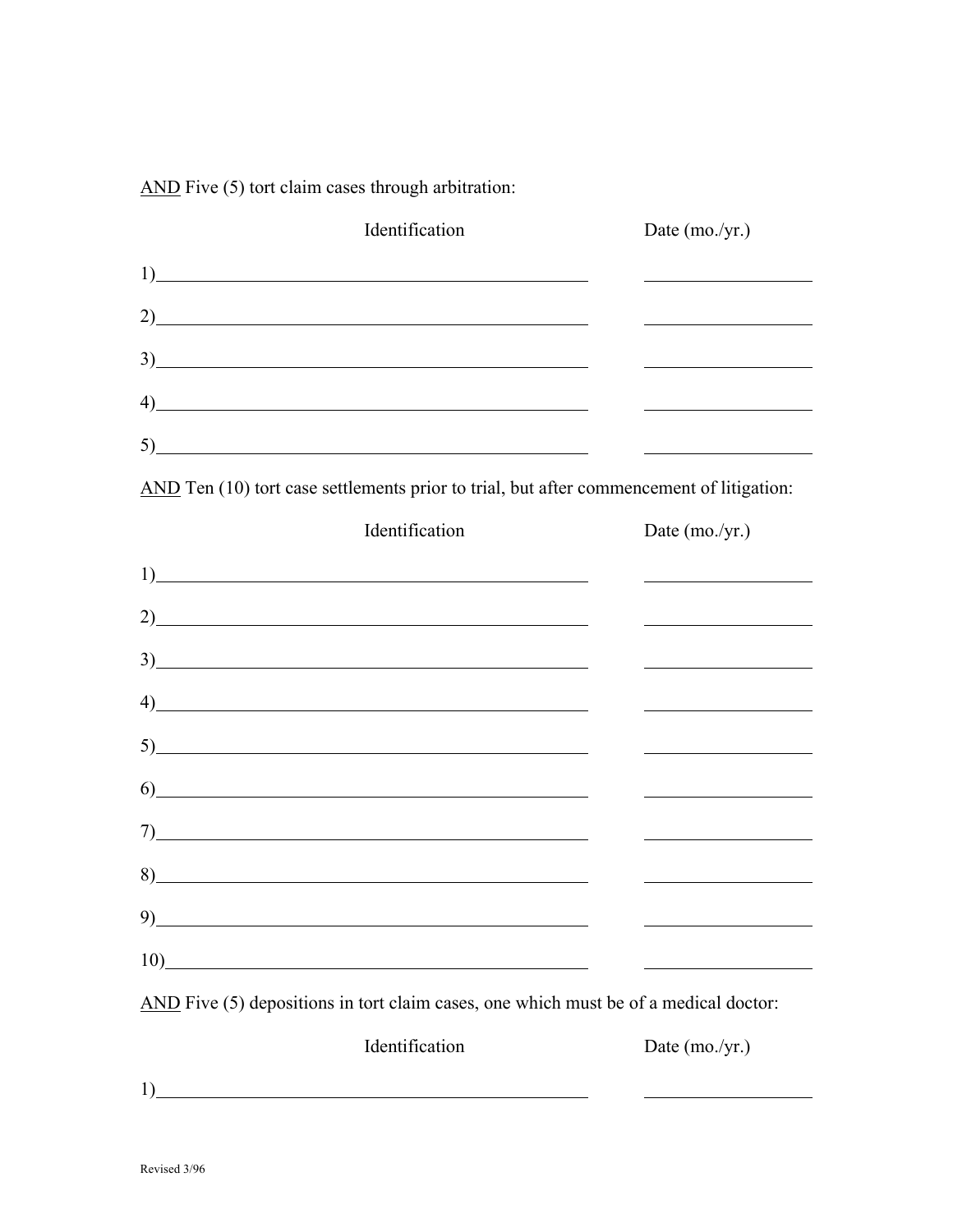| 2)                           |  |
|------------------------------|--|
| 3)                           |  |
| $\left( \frac{4}{2} \right)$ |  |
| 5)                           |  |
|                              |  |

AND Ten (10) hours of continuing education in one or more of the following areas: discovery, damages, law and medicine, pleading and procedures, evidence, and/or trial advocacy:

| <b>Course Title</b>                                                                  | Sponsor        |                                                             |                | Hours/Date |  |
|--------------------------------------------------------------------------------------|----------------|-------------------------------------------------------------|----------------|------------|--|
|                                                                                      |                |                                                             |                |            |  |
|                                                                                      |                |                                                             |                |            |  |
|                                                                                      |                |                                                             |                |            |  |
|                                                                                      |                |                                                             |                |            |  |
|                                                                                      |                |                                                             |                |            |  |
|                                                                                      |                |                                                             |                |            |  |
|                                                                                      |                |                                                             |                |            |  |
| <u> 1989 - Andrea Station Barbara, amerikan personal (</u>                           |                |                                                             |                |            |  |
| <u> 1989 - Johann Harry Barn, mars an t-Amerikaansk kommunist (</u>                  |                | <u> 1989 - Johann Barn, mars et al. (b. 1989)</u>           |                |            |  |
|                                                                                      |                |                                                             |                |            |  |
| <u> 1989 - Johann Barnett, fransk politiker (d. 1989)</u>                            |                | <u> 1989 - Johann Stoff, Amerikaansk politiker († 1908)</u> |                |            |  |
|                                                                                      |                |                                                             |                |            |  |
| And medical malpractice or attorney malpractice cases, one (1) such case to verdict: |                |                                                             |                |            |  |
|                                                                                      | Identification |                                                             | Date (mo./yr.) |            |  |
|                                                                                      |                |                                                             |                |            |  |
|                                                                                      |                |                                                             |                |            |  |